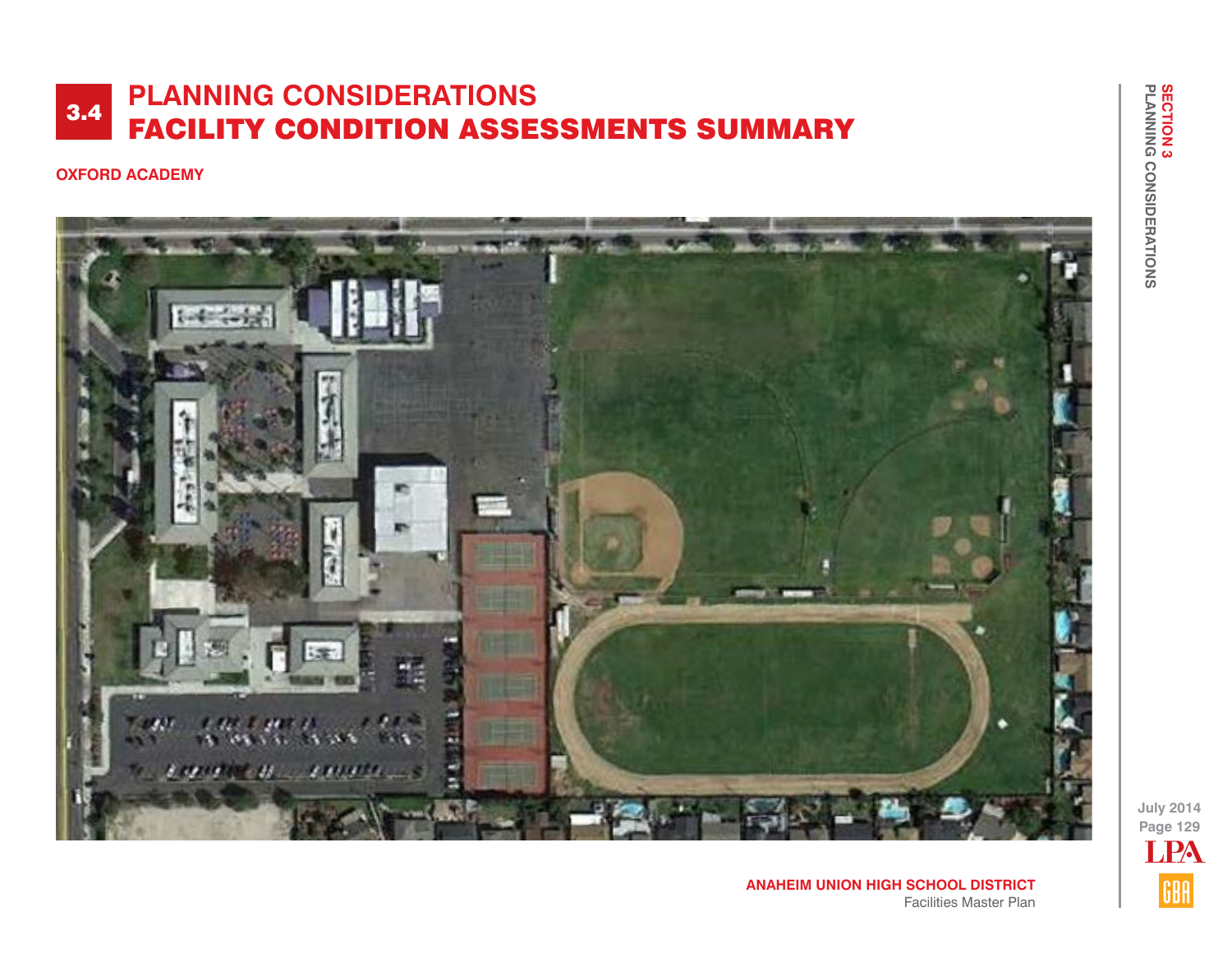## **OXFORD ACADEMY**

### 5172 Orange Ave. Cypress, CA 90630

Year Constructed 1965 Year Last Modernized 2006 (Measure Z)

Current Enrollment 1180 Grade Levels 7-12 Administrative Staff 2 Administrators

 2 Counselors 41 Teachers 20 Classified

Square Footage 90,812 Site Size (acres) 22.0

## GREATEST NEEDS:

- Highest Program Needs:
	- o Classrooms need integrated technology and furniture more conducive to 21st Century learning.
	- o Library / Media Center/ Student Collaboration – Need for a Student Commons / Student Union to better support student collaboration. Include counseling, media, computer lab, and college visit space.
	- o Need to expand band/choir rooms and multipurpose room.
- Gym needs a lobby w/ restrooms.
- $\blacktriangleright$  Need expanded storage space.
- Re-purpose the backside of the stage.
- Re-vamp the quad. Provide shade structures.
- Improve/reconfigure the front parking lot to better address visitor parking.
- Improve wayfinding.



### CONDITION ASSESSMENT

The Oxford Academy, established in 1998, was originally built in 1965 and is located at 5172 Orange Avenue, Cypress, CA 90630. The site measures 22.0 acres.

The majority of the campus underwent modernization in 2006. Modernized classrooms, administrative and support space, architectural finishes, lighting, electrical power and low voltage systems are in good condition. The cabinetry of the modernized science labs remains fair to poor. Two buildings were omitted from the 2006 modernization: Building 700 (Library/Vocal Music) and Building 800 (Multipurpose/ Cafeteria/Orchestra/Student Store). These two buildings require standard to major modernization work. Repurpose the exterior stage at the MPR.

A new classroom building and a gymnasium were added in 2006. Total classroom count is approximately 40 with 26 standard classrooms, 8 science labs, 3 computer labs, 1 art room, 1 choral and 1 band room.

It is recommended that a new Student Union be added including counseling, media, computer lab, and a college visit space. The existing multi-purpose room, library, band room, and choir room are in need of expansion.

The existing gym is in need of a lobby with restrooms. The campus also needs indoor eating space and expanded storage space overall. Buildings 100, 300, 500, 600, 700 and 800 roofing requires tear-off and replacement. Building 400 and the gym need a roof tune up.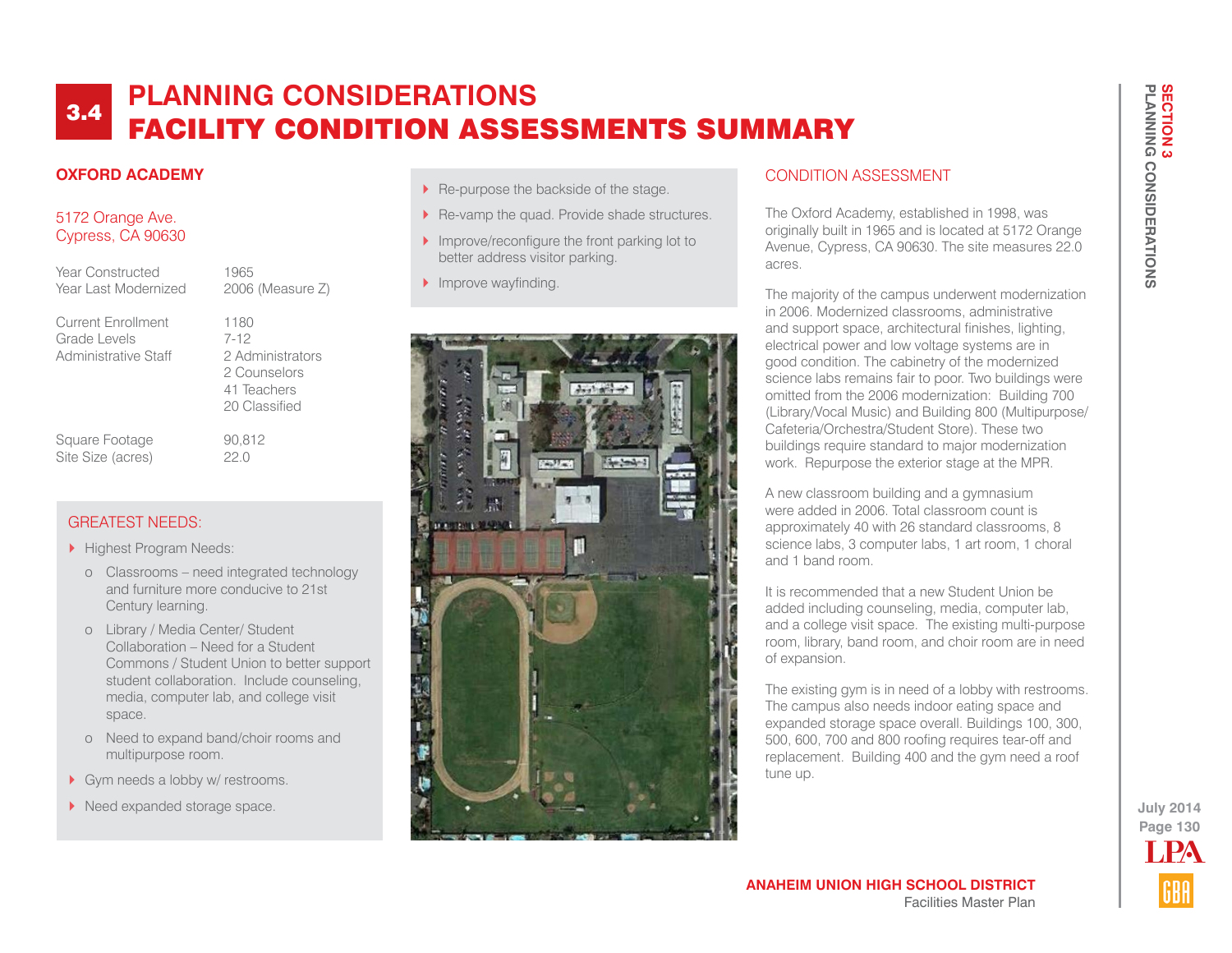#### **OXFORD ACADEMY**

other high school campuses.

### SITE CONDITIONS

Several site issues need to be addressed. Ornamental steel fencing is recommended to secure the Orange Avenue side of the campus (750 l.f.). The existing chain link fencing along Grindlay Street is in poor condition (1,300 l.f.)

The front parking lot needs to be reworked to provide accessible parking and emphasize the campus entrance; it is currently difficult to find visitor entrance and/or administration area. Student and staff parking at the northwest side of the campus was modernized in 2006 and is in good condition.

The condition of the existing quad area (59,300 s.f.) is extremely poor with uneven asphalt/concrete, ponding and extensive ADA compliance issues. The landscaping and irrigation needs to be redesigned/ replaced. It is also in need of lunch shelters with technology and power upgrades.

The athletic fields are in poor condition and need to be reconditioned and possibly reconfigured. Address access to track and fields. Add water and power to fields and tennis courts. Flooding occurs at the north side of the track and baseball fields (50,000 s.f.). Replace the existing aluminum bleachers near the track and baseball fields. The asphalt tennis courts (42,000 l.f.) need to be replaced with concrete and new fencing. The existing hydraulic field irrigation system needs to be replaced. Add smart controllers. Relocate the bike rack enclosure.

West side gymnasium doors are unprotected from weather and prone to rainwater intrusion.

Oxford Academy does not have a pool. It has been suggested that a pool should be added for parity with

### BUILDING SYSTEMS

#### PLUMBING

The existing sewer, domestic water, fire water, and gas systems were upgraded in 2006. Add a gas earthquake shut off valve. Storm drains need to be evaluated.

#### **MECHANICAL**

HVAC was last modernized in 2006 with the exception of Building 700 and 800. Standard life cycle replacement will be needed in the next decade. EMS is in good working order.

#### **ELECTRICAL**

The school's power, lighting, telephone/data, CATV, CCTV, clock/intercom, P.A., security and fire alarm systems were all upgraded in 2006. Several electrical panels need to be replaced in Buildings 700 and 800. Add a "Quantum" network card to the existing Bogen P.A. system. Consider the addition of security cameras. Upgrade the existing site and parking lot lighting with L.E.D. technology for energy efficiency. Expand technology infrastructure throughout campus.

An automatic transfer switch is required at the main switchboard for generator connection.

**Page 131 July 2014** LPA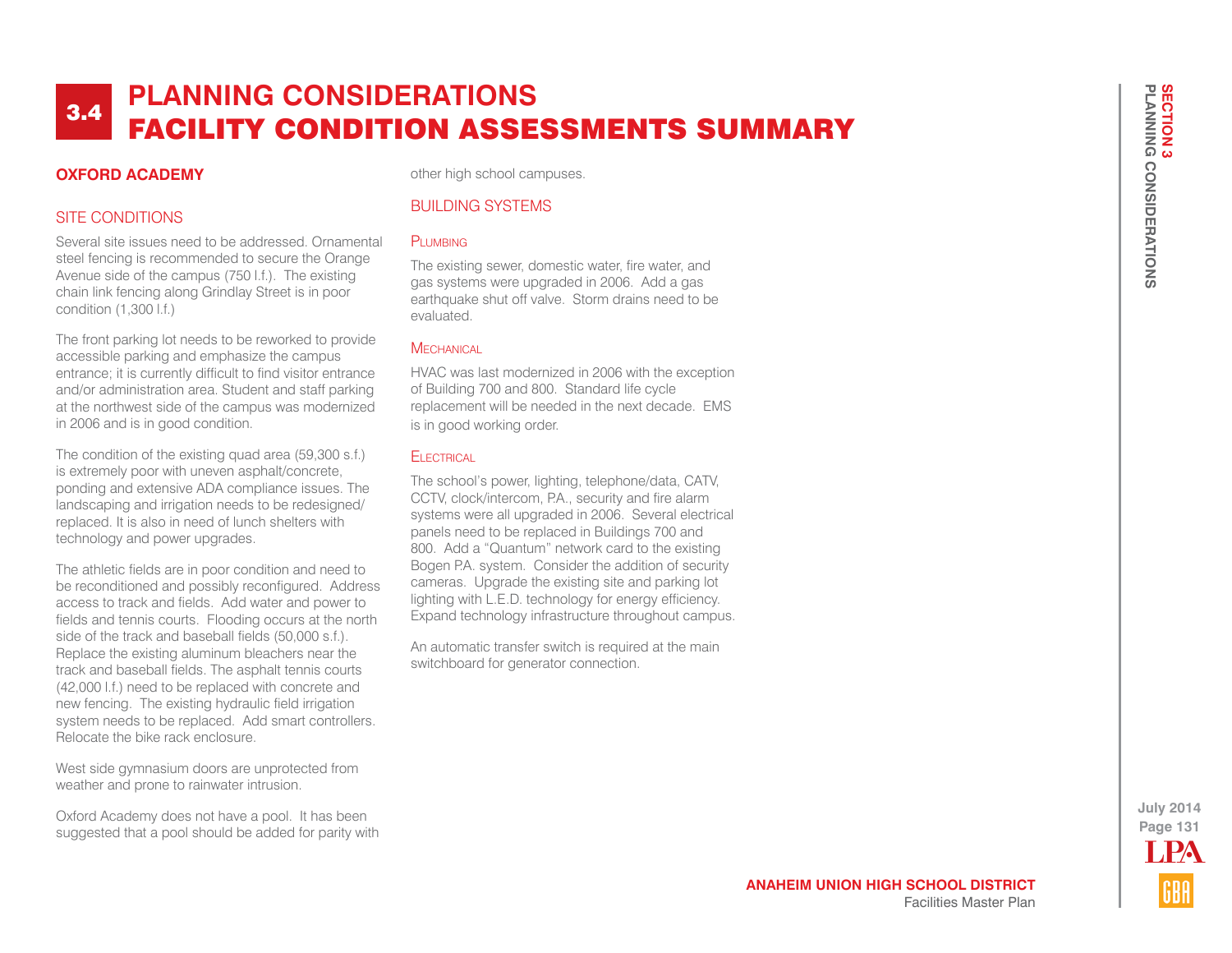

Existing library in need of major upgrade. Gym is in need of a lobby with restrooms.



Central quad in poor condition. Tennis courts need resurfacing.





Improve/reconfigure the front parking lot to better address visitor parking.





Add shade structures at quad.







Redesign front parking lot. Need to expand band/choir room. Need to expand band/choir room. Need new media and computer labs.

**ANAHEIM UNION HIGH SCHOOL DISTRICT** Facilities Master Plan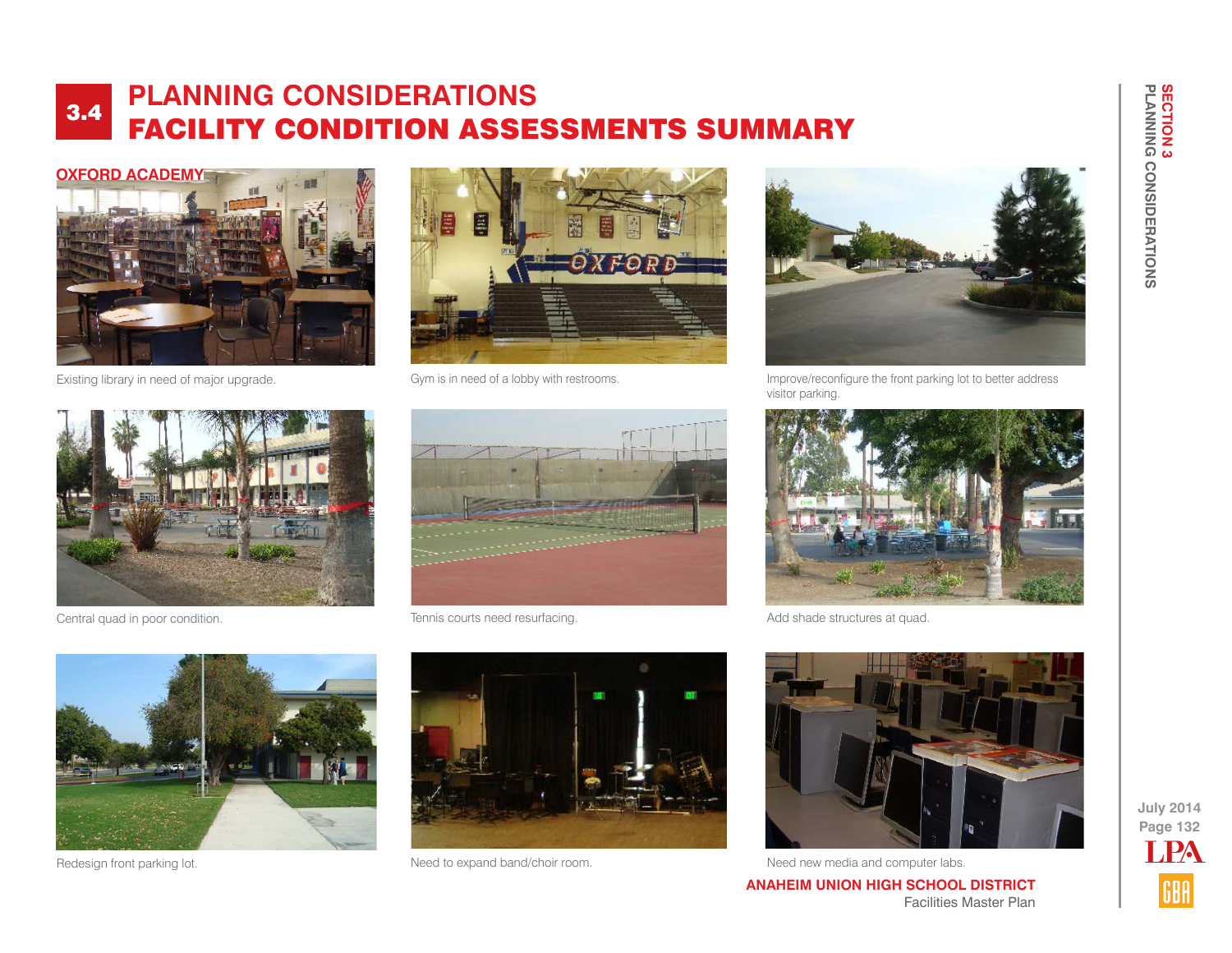#### **OXFORD ACADEMY**



**Page 133 July 2014** LPA